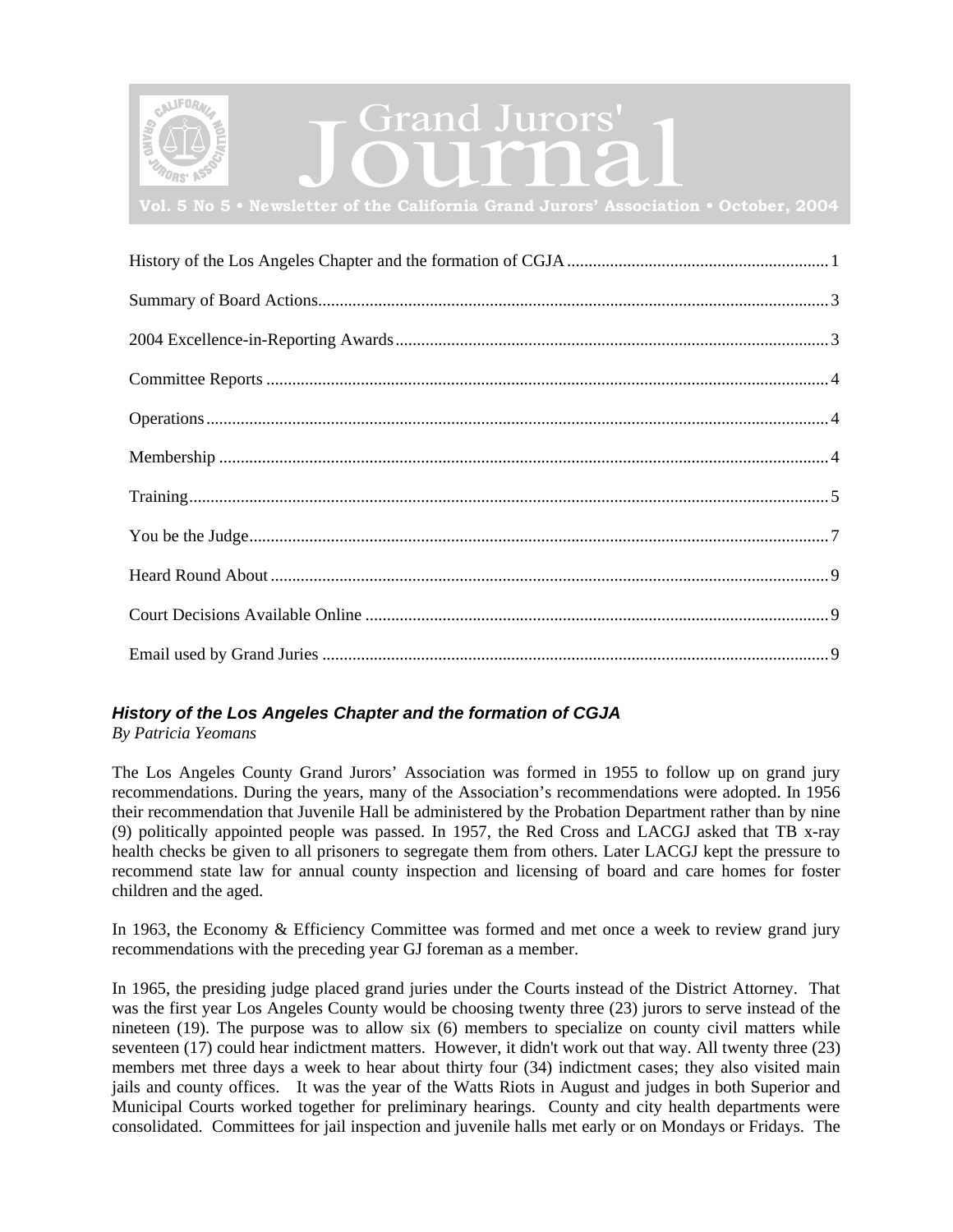grand jury's final report had the County seal on the cover, listed an index and was sent to all city and county libraries. Separating the civil and criminal grand juries was endorsed. Although approved in 1971 this was not implemented because there was a question about who had the authority to call the second grand jury, the Court or the District Attorney. This was finally decided by state legislation after the Hawkins decision which challenged indictments by an elite grand jury (not chosen from petit jury pools) against municipal court preliminary hearings.

This jury met annually (January 1) but recommended a change to the fiscal year, which was implemented in 1973-1974. In that year, the emphasis was placed on Juvenile Justice. The 1971 earthquake demolished Sylmar Juvenile Hall and Central Juvenile Hall needed retrofitting. The LAGJA recommended separating hard-core offenders from those who could be rehabilitated.

In March 1, 1977, the Los Angeles County Board of Supervisors passed a resolution authorizing LA County GJA to monitor the status of recommendations made by the county grand jury that affected County departments.

Statewide Grand Jurors Association Formation:

In 1977, Angelo Rolando of San Francisco visited the LA County GJA with the suggestion of forming a Statewide Grand Jurors Association (December 1977). However, the formation didn't happened until 1982.

In 1979, Dr. Richard Lillard, foreman of LA County Grand Jury saw the need for grand jury training in civil functions. He requested a grant of \$20,000 from the California Council for Humanities in Public Policy and the Victor Gruen Center for Environmental Studies. Because his term was over June 30, he asked LA County GJA to sponsor the event. Pat Yeomans was President and the meeting was held at Occidental College, Los Angeles on August 23-25. Half scholarships were provided to attend and it attracted 200 grand jurors from 25 counties " to explore the Grand Jury: An Institution in Transition."

Five (5) training seminars were held at Occidental College between 1985-1989. Between 40-81 jurors from 7 counties participated in the training seminars. Speakers such as Sherman Block, LA County Sheriff on "Gangs" participated and SCAG videos on regional problems were presented. Anne Murphy became a legislative advocate for CGJA in Sacramento. Ruth Gouedy of Los Angeles County GJA made videos for Public Service Television on "What is a Grand Jury; Crisis in Child Care; When Public Agencies go Private; Mediation; CRA Increment Tax Proposals and Elder Care Options."

Angelo Rolando again proposed forming a California Grand Jurors' Association. Fran Jansen, a former LA County Deputy Sheriff and a member of San Diego County GJA, took the lead by sending letters to all 58 counties to plan for the formation of CGJA, 22 counties responded. Over the next two years, several Associations sent representatives to San Diego to discuss a constitution and bylaws. In May 1, 1982, E.E. Binger, San Diego, chaired the conference held at the Kona Kai Club, Shelter Island. A Constitution and Bylaws were adopted that established the only former Grand Jurors State Association in the United States. Val Cavey was elected CGJA President with Fran Jansen Executive Secretary. Twenty four (24) members from seven (7) counties signed as charter members. The sustained objectives were: To provide a compilation of grand jury recommendations - resulting in a common objective for the purpose of legislation. To achieve changes in legislation which affect the grand jury system. To provide an educational program (brochures, films etc.) about grand jury system for general consumption. To achieve stronger similarities of grand jury procedures throughout the state where possible. To expand the scope of the CGJA to include members representing all 58 counties. And to preserve the grand jury system. The membership voted to have a State President and Treasurer but to divide the Association into two regions, North and South, in order to promote more participation and reduce travel to the Association's quarterly meetings.

During the first year, CGJA received incorporation papers and non-profit status. Southern region held quarterly meetings every year between 1982-1990, rotating among San Diego, Orange, Los Angeles,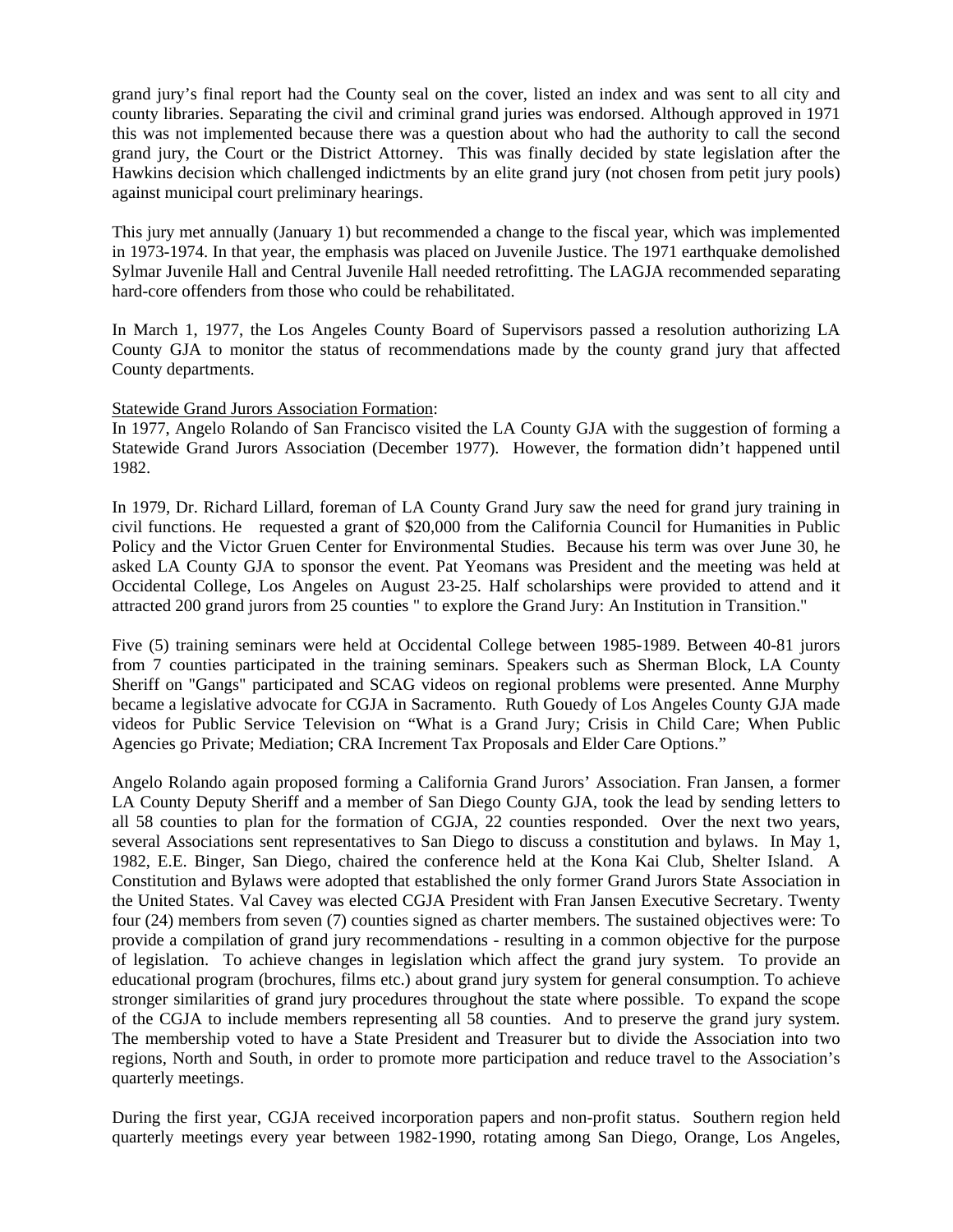<span id="page-2-0"></span>Riverside and San Bernardino counties. Ventura and Kern also participated. Midwinter meetings were held at Bishop, Inyo County and Santa Barbara to assist grand jurors and study reactivating grand jury indictment privileges.

In 1989 State Senators Ed Royce, San Diego and later Quentin Kopp, supported codifying grand jury law to require specific replies to grand jury recommendations. In 1991, seventeen (17) counties replied to a survey about the use of lottery money for education. LA County approved A, B, C ratings for food establishments and training for inspectors. In 1994, in response to small counties such as Inyo, CGJA assisted changing the law for counties under 20,000 populations to impanel eleven (11) instead of nineteen (19) jurors. Orange County GJA made a training video and taped several "Perspective" Television programs.

Ginger Reed, of Orange County, began GRIP codification of Grand Jury recommendations. A plan to send annual county grand jury reports to the Stale Archives in Sacramento begun.

CGJA sponsored training sessions begun in north and south in 2000.

I congratulate all the presidents who followed my term in 1994-1996 and the ones before me. With Dan Taranto as President in 1997, and Les Daye in 1999, bylaws were changed to have three regions: north, south and central. Board meetings were held by telephone conference. A 10-point statement of purposes was issued. A Publications Committee became active and a first Board training session was held at Phillips Ranch near Modesto. Action committees were formed. A training session at La Verne Law School was videotaped. Board retreats were held prior to Annual Conference at Costa Mesa in 2001, San Rafael in 2002 and Ventura in 2003. Legislation has closely being followed and under the leadership of presidents Jack Zepp and Elwood Moger CGJA has made advances to encourage membership and active participation. CGJA has become more effective.

*Editor's note: Pat Yeomans served on the 1965 Los Angeles County Grand Jury. I 1979 she served as President of the Los Angeles Grand Jurors' Association and is one of the founding members of the California Grand Jurors' Association. She was elected CGJA President in 1994.* 

# *Summary of Board Actions*

The CGJA Board of Directors took the following actions at their July 29, 2004 Board meeting:

- The Board passed the following resolution: "The Board of Directors of CGJA concurs in the belief expressed by the Diepenbrook Law Firm that the most reasonable construction of the 2001 Bylaws is that they extended the term limits of the Directors elected in 1998 (and after) and that these Directors could serve up to 10 years."
- A motion to instruct the President to form or refer to a committee the task of studying the issue of Directors' and Officers' liability insurance passed. Director Baker volunteered to be on the committee.
- Authorization to hold a 2004 Board of Directors Retreat was approved. The 2004 Board retreat will be open to Directors of record on October 13 and all director nominees for 2004-2006 board offices. Board retreat is for planning and open exchange of ideas and no formal actions of the Board will be taken.
- The President proposed and the Training Committee Chair agreed that the request for the training committee to establish a "concise set of board policies addressing experienced and novice trainers." will be presented to the Training Committee for their evaluation with a report back to the Board.

## *2004 Excellence-in-Reporting Awards*

The following awards were presented at the CGJA Annual Conference on October 14, 2004.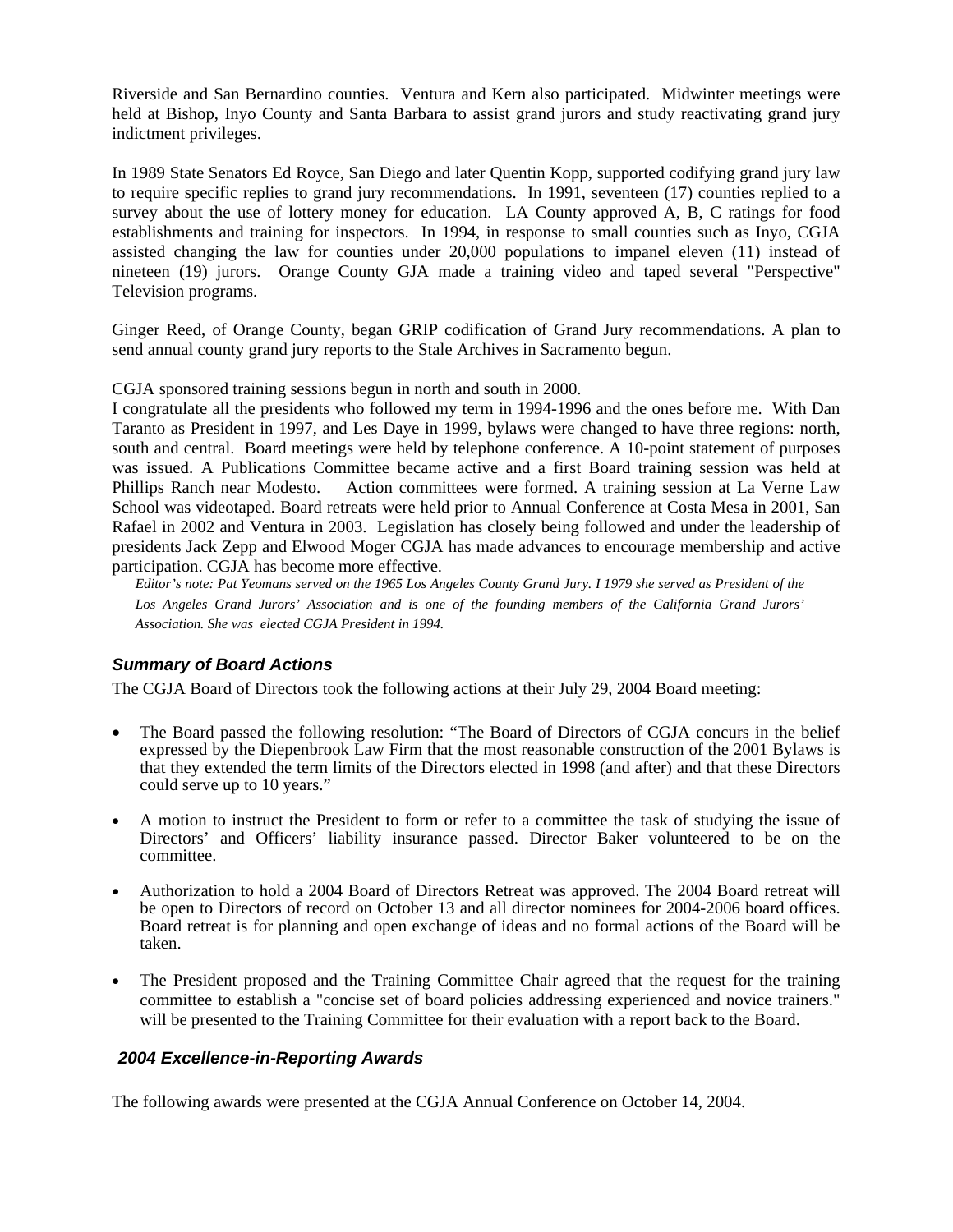- <span id="page-3-0"></span>1. Certificate of Merit: 2001/02, 2002/03, and 2003/04 Solano County Grand Juries for their serial investigations and reports on the Solano County Water Agency's inadequate provision of flood control along Sweeney Creek.
- 2. Certificate of Appreciation: The Vacaville Reporter for its interest in and articles on the causes and impact of the recurrent Sweeney Creek flooding.
- 3. Certificate of Merit: 2003 Madera County Grand Jury for its perseverance in bringing to light the \$5-20 million in uncollected court fees.
- 4. Certificate of Appreciation: The Merced Tribune for its articles on the Grand Jury's investigation into the court fees and the officials' responses.
- 5. Certificate of Merit: Joint award to the 2003/04 Ventura County Grand Jury and to the Ventura Star for their informative and broad-ranging newspaper insert of 1/12/04 on the varied grand jury experience.
- 6. Certificate of Merit: 2003/04 Lake County Grand Jury for its extensive newspaper article on the history and function of grand juries that was published on 3/31/04.
- 7. Certificate of Appreciation: The Lake County Record-Bee for working closely with the Grand Jury to display their article in an eye-catching feature.

## *Committee Reports*

## *Operations*

*Jerry Lewi, Chair* 

Elsewhere in this issue, you will find a report on the recently concluded Training Seminars. Members of the Operations Committee participated in several ways. Your chairman and Beverly Hill conducted the Continuity Workshop at Visalia and Sacramento. Linda Baker and Jeanne Forbes, between them, staffed the Publications desk at all four locations and sold many documents, the most significant one being the Compendium of Grand Jury Law available only to sitting Grand Jurors.

By the time you read this Journal, I will have given my Operations Committee annual report at the Annual Conference. My complete report will be in the next Journal. I will highlight our achievements of the past year that include a new and expanded Grand Jury Index Project (GRIP) report, reinstated Excellence in Reporting awards, a new survey of Grand Juries, an improved website, a new Journal format, and an updated list of available Publications both in hard copy and downloadable from the website.

Most of our committee goals for 2004 have been achieved. All members of this committee have contributed to these various projects, for which I express my thanks as we approach the end of our program year.

## *Membership*

*Clif Poole, Chair* 

Here we are again, getting ready for our 23rd Annual Conference & Meeting which is scheduled for October 14 -15, 2004. By the time you receive this Journal it will be over and all reports given. For those of you unable to attend, I will briefly cover some of the high points of our year to date.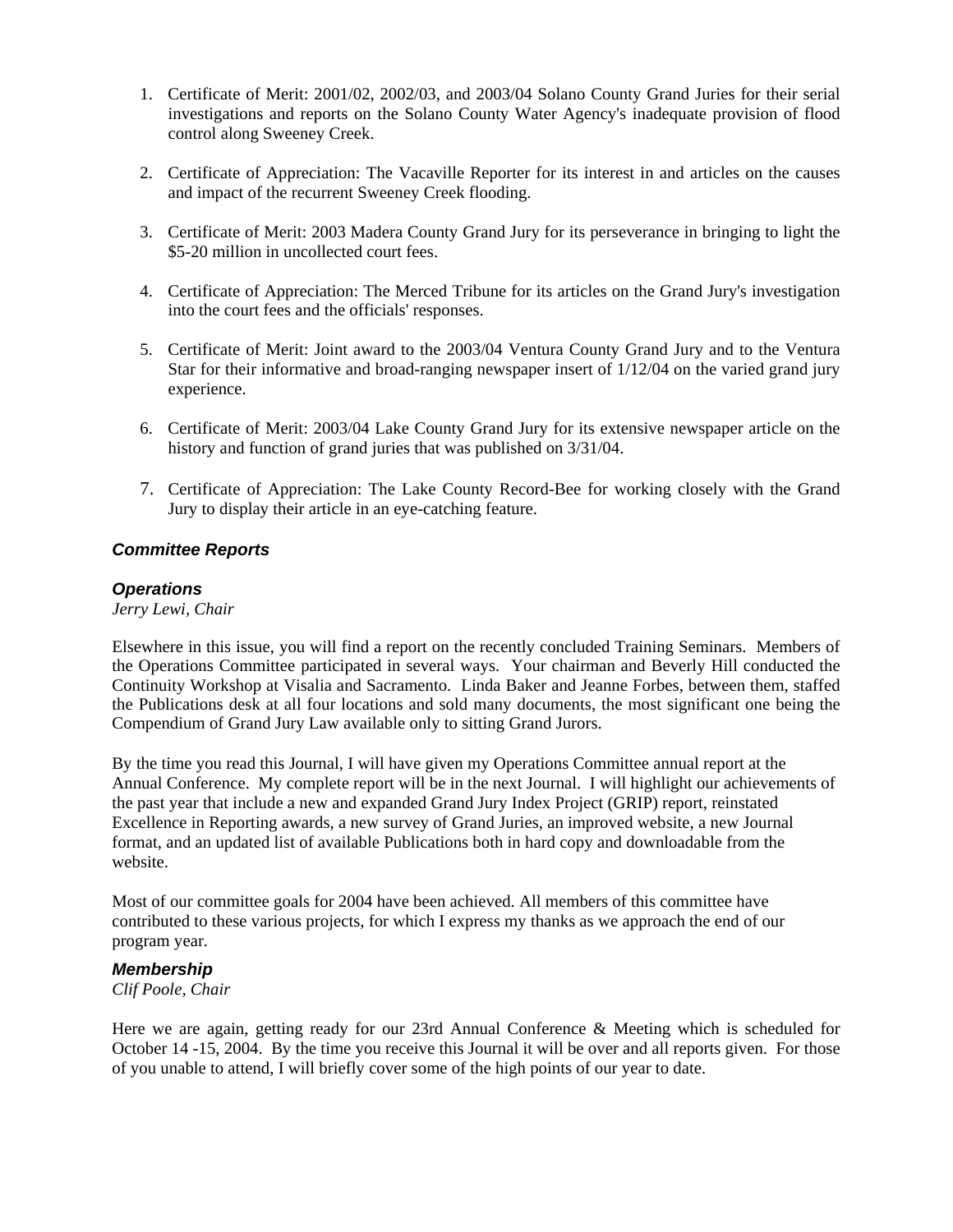<span id="page-4-0"></span>We have over 2400 past Grand Jurors and supporters in our contact list (a new record). Let us not forget our relationships with different independent Grand Jury Associations such as Kern, Tulare, Orange and San Diego Counties, just to mention a few, who have hundreds more in their lists.

We have over 340 paid members as of this writing (also a new record). The highest we have ever had at this time in prior years was about 270.

We have three new chapters; Nevada, San Francisco and San Luis Obispo, with other counties trying to form chapters. We have started a new Chapter. Representatives teleconference to better serve our members and to explain actions we are taking and we constantly try to involve more members on our work committees.

Our Legal Committee has kept us informed about new Grand Jury legislation and keeps us advised of impacts on our Grand Jury system. You have let your government representatives know of your displeasure and legislation has been changed or abandoned.

We have managed to educate more new Grand Jurors throughout the state than ever before. We have had Judges and Court Executives attend our training sessions.

With your continued support through your membership and talents, we will ensure an effective Grand Jury System continues to exist in the future.

# *Training*

#### *Sherry Chesny Chair*

Our 2004 regional training seminars set many new "highs" for our training program:

We trained a total of 472 jurors, up from 408 last year. Originally, we had expected a decrease in attendance due to the statewide budget cut backs.

Forty counties sent jurors to our seminars. This is the most counties we have had. Many new counties attended for the first time. We were very pleased to see jurors from Calaveras Co., Kings Co., Los Angeles Co., Siskiyou Co. and Tehama Co. at the seminars.

We added a new seminar in Redding (Shasta Co.), doubling our seminar sites from two in 2000 to four in 2004.

We added a new, 5-hour workshop to the Sacramento seminar, to offer more comprehensive leadership training specifically for the forepersons and pro tems. Again, our original projected attendance of 20-25 forepersons and pro tems was greatly exceeded by the actual attendance of 45 from 32 counties.

We also had a record for the most jurors sent by a single county. Sutter County sent 30 jurors and alternates to the Sacramento Seminar.

Experiencing this kind of growth in a tight budget year is a result of the hard work and many hours of time put into the CGJA Regional Training Seminars by the members of the CGJA Training Committee; our Sub-Committees; our team of CGJA trainers who conduct the five core subject workshops at each seminar. Our volunteer groups who provide the support staff for each seminar; and our many guest speakers who willingly share their knowledge to benefit new jurors. This cooperative effort of many, many people is responsible for CGJA's reputation of providing quality training for new jurors.

Our training program is too large of a topic to cover in one article so for this issue I will only cover our new regional seminar and our wonderful volunteer support staff.

#### **Our new regional training seminar**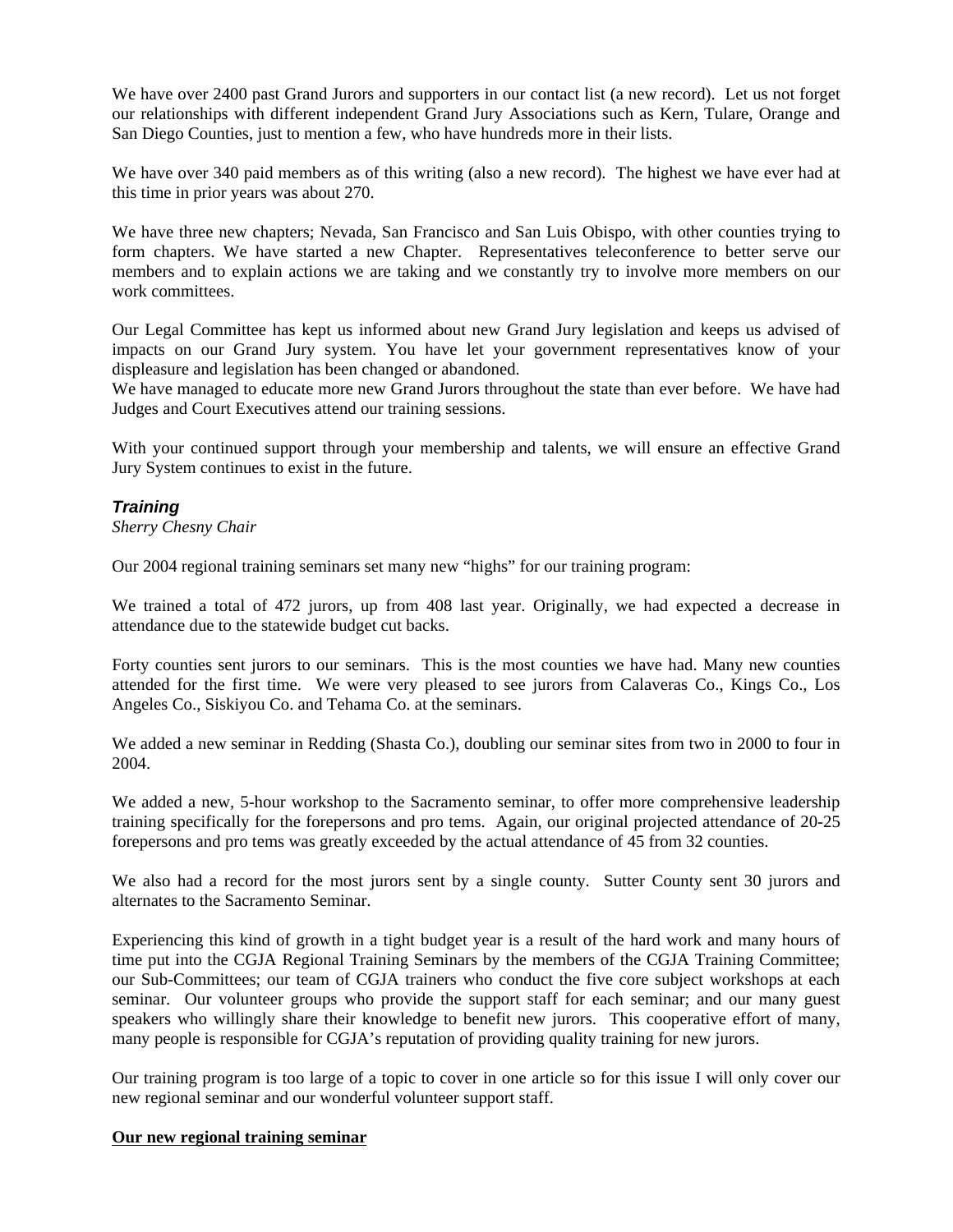The new Redding Training Seminar was very successful thanks to a group of former jurors and the Shasta County Counsel who volunteered their help. These volunteers led by Duane Mason, a past Foreman of Shasta Co., helped CGJA find a seminar site, developed and implemented a plan to encourage the northern counties to attend, helped us find guest speakers and they also provided the volunteer support during the two day seminar. Helping Duane were former jurors: Bert Aarsen, Leslie Allen, Marsh Caranci, Bill Estes, Janet Fisk. Peggy Hale, Hal Ibson, Karen Jahr (County Counsel for Shasta County), John Long, Jacque Mainstone, Jo Moyer, Jim Patten, Marv Picard, Angela Thomas and Norma Taylor.

Redding had a total attendance of 69 jurors from 10 northern counties. This is very high for a first time seminar. The team of trainers consisted of Jack Zepp (Law); Ron Miguel (Investigations); Marsha Caranci (Interviewing); Stuart Brown (Report Writing) and Ted Freeman (G.J. Continuity & Independence).

Guest speakers were: Karen Jahr, Shasta County Counsel, speaking on "Untangling the Maze of Local Government"; Mike Warren, City Manager of Redding, speaking on "City Government"; Neil McCormick, Asst. Director of California Special Districts Association speaking on "Special Districts" and Jerry Read, a past foreman of the Yuba Co. Grand Jury and a current facilities inspector for the California Board of Corrections, speaking on "How to Do Jail and Juvenile Facility Inspections". Our CGJA staff joined together to provide a panel discussion on "GJ Pitfalls and How to Avoid Them" which is open-ended and provides the jurors an opportunity to bring up a variety of questions.

The scores on the evaluation summaries were very, very good. On a rating scale of 1 to 5 (excellent) the scores for the various presentations ranged from 3.7 to 4.7 with an overall average program score of 4.3.

Following are a few written comments from the jurors who attended the Redding Seminar:

"I can't imagine being a respectable grand juror without the information you all have provided. Thank you."

"Everyone did a wonderful job with this seminar. Everyone was very friendly and helpful with any questions that needed an answer. Thank you for a great seminar."

"Like a little sponge I soaked up as much as possible. Good use of handouts. Certainly glad to see this close to home."

## **Our volunteer support staff at the other seminars**

At all of our regional seminars, we have been very fortunate to have a group of local volunteers (past jurors) who provide a variety of support services:

Greeting the new jurors'

Helping with registration, distributing the name badges, program schedules, evaluation forms and training manuals to each juror'

Help direct jurors to their assigned meeting rooms or with other questions'

Serving as a room assistant for a presenter, helping to pass out materials or other assistance as needed.

Serving as a timer using cue cards to let the presenter know how they are doing time wise so that all presentations adhere to the timed program schedule.

Setting up a display table with the final reports and other items brought by each county.

At the end of the seminar, distributing the Certificate of Completion to each juror and collecting their completed evaluation forms and name badge holders.

This year the Tulare County Grand Jurors Association provided the volunteers for the Visalia Seminar. Phyllis Webster served as Volunteer Coordinator and was in charge of organizing the volunteers and assigning the various tasks. Helping Phyllis, were former Tulare Co. jurors: Fern Allen, Johnny Eager, Jerry Guevara, Patricia Hopson, Bill Kane, Sharon Lamagno, Joan Mann, Loretta Miller, Frank Palmer, Peg Stolz, and Barbara Waldron. Louise Whittle, a former juror currently employed as Staff Secretary for the Tulare Co. Grand Jury also helped. CGJA Board Member, Jeannie Forbes was there in her duty of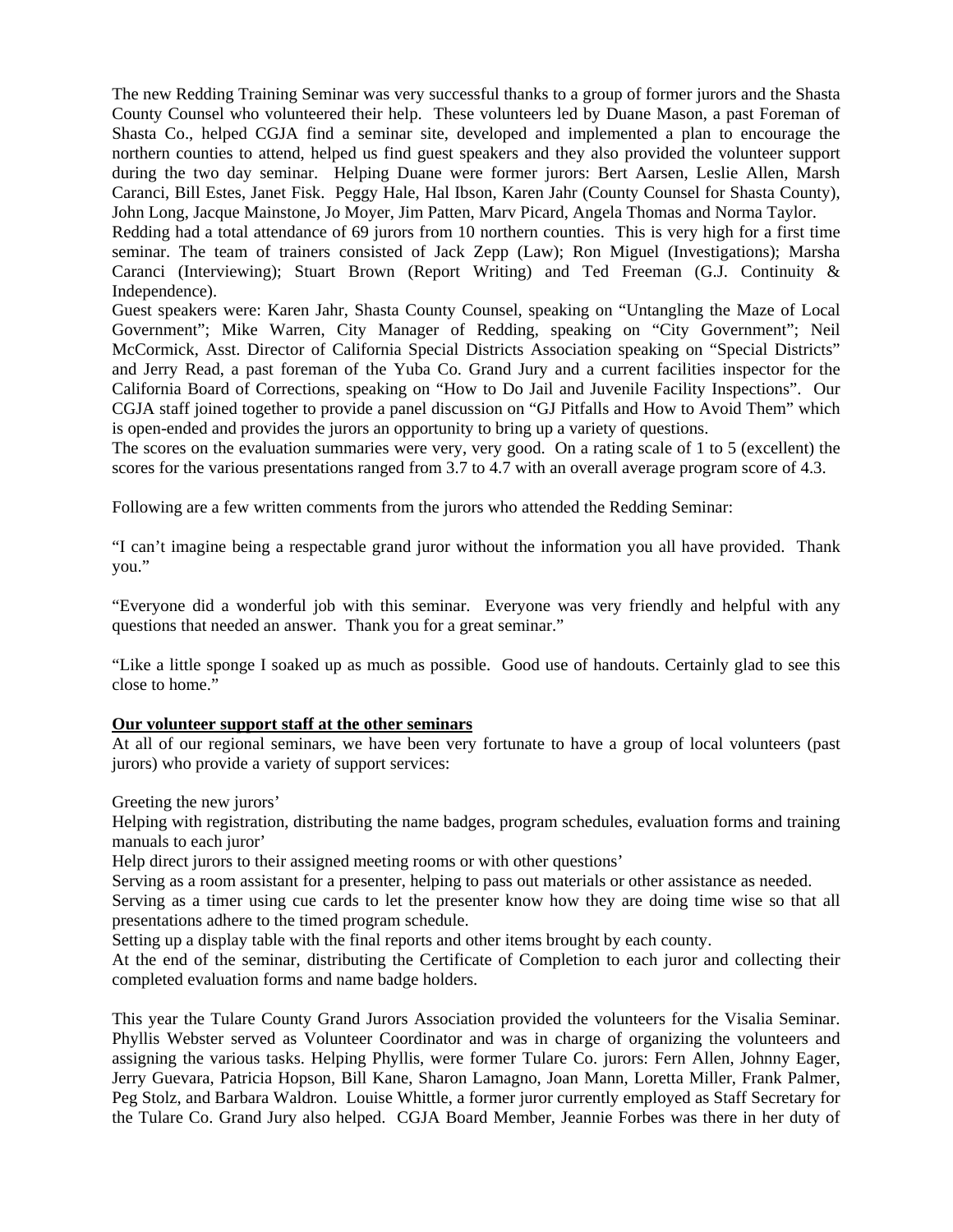<span id="page-6-0"></span>selling CGJA publications. This was the second year these Tulare Co. former jurors have helped us and everything was well organized and the entire seminar went smoothly from beginning to end.

The Sacramento Seminar was staffed with volunteers from the Placer Co. Grand Jurors Association and the newly formed Nevada County Chapter of CGJA. Ted Schilling served as the Volunteer Coordinator. Helping Ted were former Placer jurors: Alice Bothello, Lynne Dutton, Sandy Harris, Stan McClung and Loren Poore plus two former jurors from Nevada Co., Marvell Herren and Diane Masini. This is the fourth regional training seminar staffed by the Placer Co. volunteers: they know the duties, do an excellent job and even help resolve unexpected problems such as the hotel staff failing to set up our sound system as had been previously arranged. Ted, Stan and Loren somehow managed to get our equipment set up and working just before the seminar was scheduled to begin.

The Solano Chapter of CGJA provided the volunteer staff for the Concord Seminar. Wanda Kiger-Tucker, the Solano Chapter President, served as the Volunteer Coordinator. The former Solano Co. jurors helping Wanda were: Thomas Hansen, Earl Heal, Clif Poole, Ourania Riddle and John Woods. This is the fourth year that the Solano Chapter has staffed the Concord Training Seminar. They are well organized, know what to do and everything ran very smoothly like clockwork.

Last, but certainly not least, I want to acknowledge Diane Masini, CGJA Board Member and a past juror from Nevada County for the excellent job she did handling the registration for all four seminars.

Registering 472 jurors, maintaining a database, sending confirmation notices out, printing out a Certificate of Completion with the name of each juror, plus printing all the nametags for jurors, volunteers, trainers and guest presenters is a very, very big job. Diane has excellent computer skills (she teaches the subject) and she did a fantastic job! In addition, she is very talented in design work and she created the new design for the Training Manual cover and also the Certificate of Completion.

I greatly appreciate all of the time and energy put forth by the many individuals mentioned above, who make our training seminars successful!

## *You be the Judge*

*by Beverly Hill* 

Is your County current in archiving Grand Jury Reports and Responses?

As the CGJA is committed to working with the counties to bring current their submissions of Grand Jury Final Reports and Responses to the State Archives annually, as required by Penal Code Section 933(b). The Grand Jurors' Journal is publishing the log of delinquent reports as prepared by Laren Metzer, Senior Archivist.

| <b>Grand Jury Reports filed with State Archivist:</b> |      |      |      |      |      |      |      |      |  |  |  |
|-------------------------------------------------------|------|------|------|------|------|------|------|------|--|--|--|
| County                                                | 1997 | 1998 | 1999 | 2000 | 2001 | 2002 | 2003 | 2004 |  |  |  |
| Alameda                                               |      | X.   | X.   | X    | X    | X    |      |      |  |  |  |
| Alpine                                                |      |      |      |      |      |      |      |      |  |  |  |
| Amador                                                |      |      |      |      |      |      |      |      |  |  |  |
| <b>Butte</b>                                          |      |      | X    | X    | X    | X    | X    |      |  |  |  |
| Calaveras                                             |      |      |      |      |      |      |      |      |  |  |  |
| Colusa                                                |      |      | X    |      | X    | X    |      |      |  |  |  |
| Contra Costa                                          | X    | X    | X    | X    | X    | X    |      | X    |  |  |  |
| Del Norte                                             |      | X    | X    |      |      |      |      |      |  |  |  |
| El Dorado                                             |      |      | X    | X    | X    | X    | X    |      |  |  |  |
| Fresno                                                |      |      |      |      |      |      | х    | x    |  |  |  |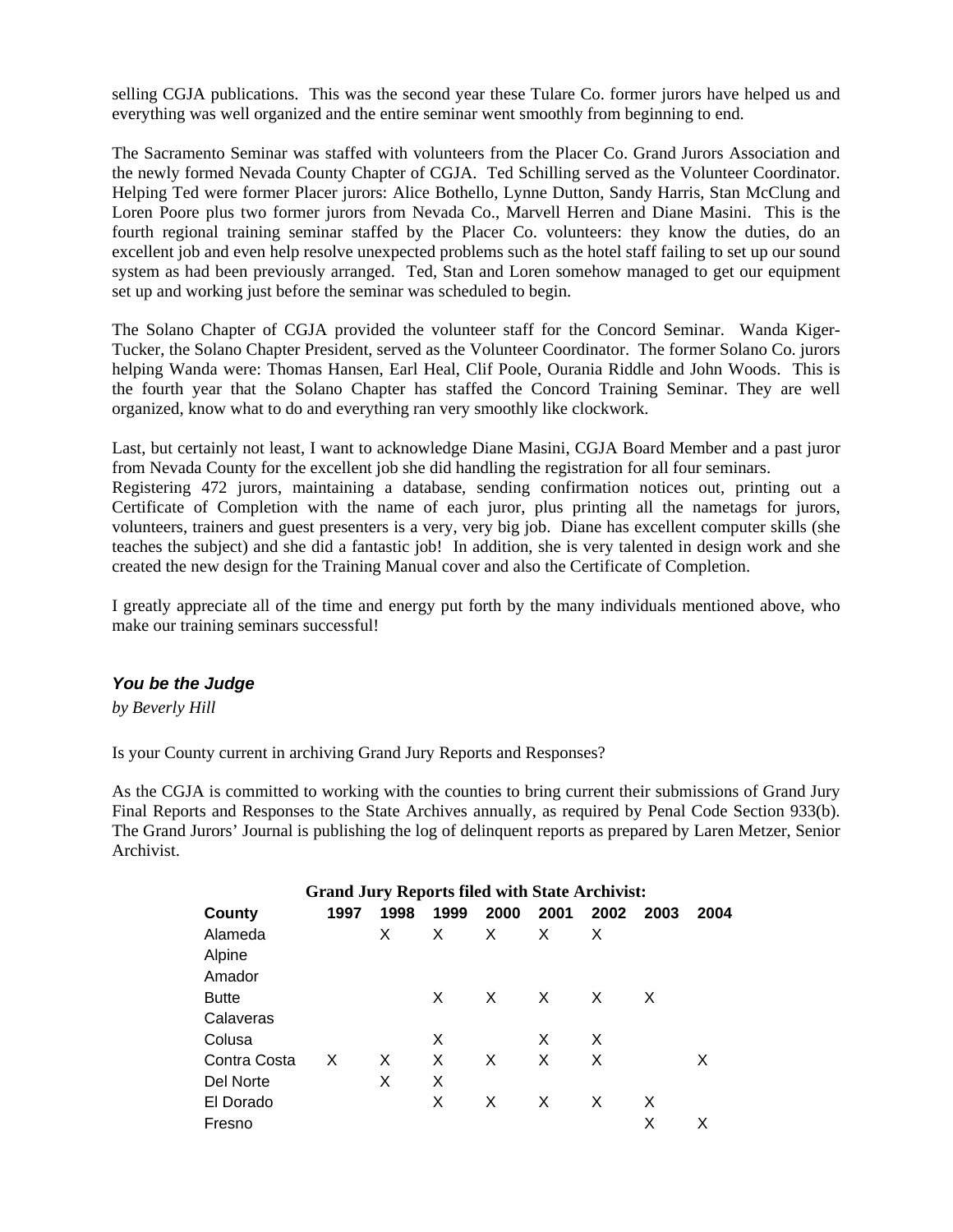| Glenn                |   | Χ  | X  | Χ  | Χ  | Χ  |    |    |
|----------------------|---|----|----|----|----|----|----|----|
| Humboldt             | Χ | Χ  | X  | X  | X  | X  | Χ  | Χ  |
| Imperial             |   |    |    |    |    |    |    |    |
| Inyo                 |   |    |    |    |    |    |    |    |
| Kern                 |   | Χ  | Χ  |    | X  |    | Χ  | Χ  |
| Kings                |   |    | X  |    |    |    |    |    |
| Lake                 |   |    |    | Χ  | Χ  | Χ  |    |    |
| Lassen               |   | Χ  | Χ  | X  | Χ  | X  | Χ  |    |
| Los Angeles          |   |    |    |    |    |    |    |    |
| Madera               |   | Χ  | Χ  | Χ  | Χ  | Χ  |    |    |
| Marin                | X |    | X  | X  | X  | X  | X  | Χ  |
| Mariposa             |   |    |    |    |    |    |    |    |
| Mendocino            |   |    | Χ  | Χ  | X  | Χ  |    |    |
| Merced               |   |    |    |    |    | X  |    |    |
| Modoc                |   |    |    |    |    |    |    |    |
| Mono                 |   |    |    |    |    |    |    |    |
| Monterey             | Χ | Χ  | X  | Χ  | Χ  | Χ  | X  |    |
| Napa                 |   |    | X  | Χ  | Χ  | Χ  | Χ  |    |
| Nevada               |   |    |    | Χ  | Χ  | Χ  | Χ  |    |
| Orange               |   |    | Χ  | X  | Χ  | Χ  | X  | Χ  |
| Placer               |   |    |    |    |    |    |    |    |
| Plumas               |   |    | Χ  | Χ  | Χ  | Χ  | Χ  | х  |
| Riverside            |   |    |    |    | X  | Χ  |    |    |
| Sacramento           |   |    | X  | Χ  | Χ  | Χ  | Χ  |    |
| San Benito           |   |    |    | X  | X  | Χ  | Χ  |    |
| San Bernadine        |   |    | Χ  | X  | Χ  | X  | X  | Χ  |
| San Diego            |   |    |    | Χ  | X  | Χ  | Χ  |    |
| San Francisco        |   |    | Χ  | Χ  | Χ  | Χ  | Χ  |    |
| San Joaquin          |   |    |    |    |    |    |    |    |
| San Luis Obispo      |   |    | X  | Χ  | Χ  | Χ  | Χ  | Χ  |
| San Mateo            |   |    |    | Χ  | X  | Χ  | X  |    |
| Santa Barbara        |   |    | Χ  | Χ  | Χ  | Χ  |    |    |
| Santa Clara          | Χ | Χ  |    | X  | Χ  | X  |    |    |
| Santa Cruz           |   |    | X  | Χ  | X  | X  |    |    |
| Shasta               |   |    | X  | X  |    | X  | Χ  |    |
| Sierra               |   | Χ  | X  | X  | Χ  | Χ  | Χ  |    |
| Siskiyou             |   |    | X  | Χ  | Χ  | Χ  |    |    |
| Solano               | Χ | Χ  | X  | Χ  | X  | Χ  |    |    |
| Sonoma               |   |    | X  | Χ  | Χ  | Χ  | Χ  | Χ  |
| <b>Stanislaus</b>    |   |    | X  |    |    |    | Χ  | Χ  |
| Sutter               |   |    | Χ  | Χ  |    | Χ  |    |    |
| Tehama               |   |    |    |    |    |    | Χ  | Χ  |
| <b>Trinity</b>       |   | Χ  | Χ  |    |    | Χ  | Χ  |    |
| Tulare               |   |    |    |    |    |    |    |    |
| Tuolumne             |   |    | Χ  |    |    |    |    |    |
| Ventura              |   |    | X  | Χ  | Χ  | Χ  |    |    |
| Yolo                 |   |    | Χ  |    | Χ  |    | Χ  | Χ  |
| Yuba                 | Χ | Χ  | Χ  | Χ  | X  | Χ  | Χ  |    |
|                      |   |    |    |    |    |    |    |    |
| Totals (out of 58) 7 |   | 14 | 36 | 34 | 36 | 38 | 27 | 13 |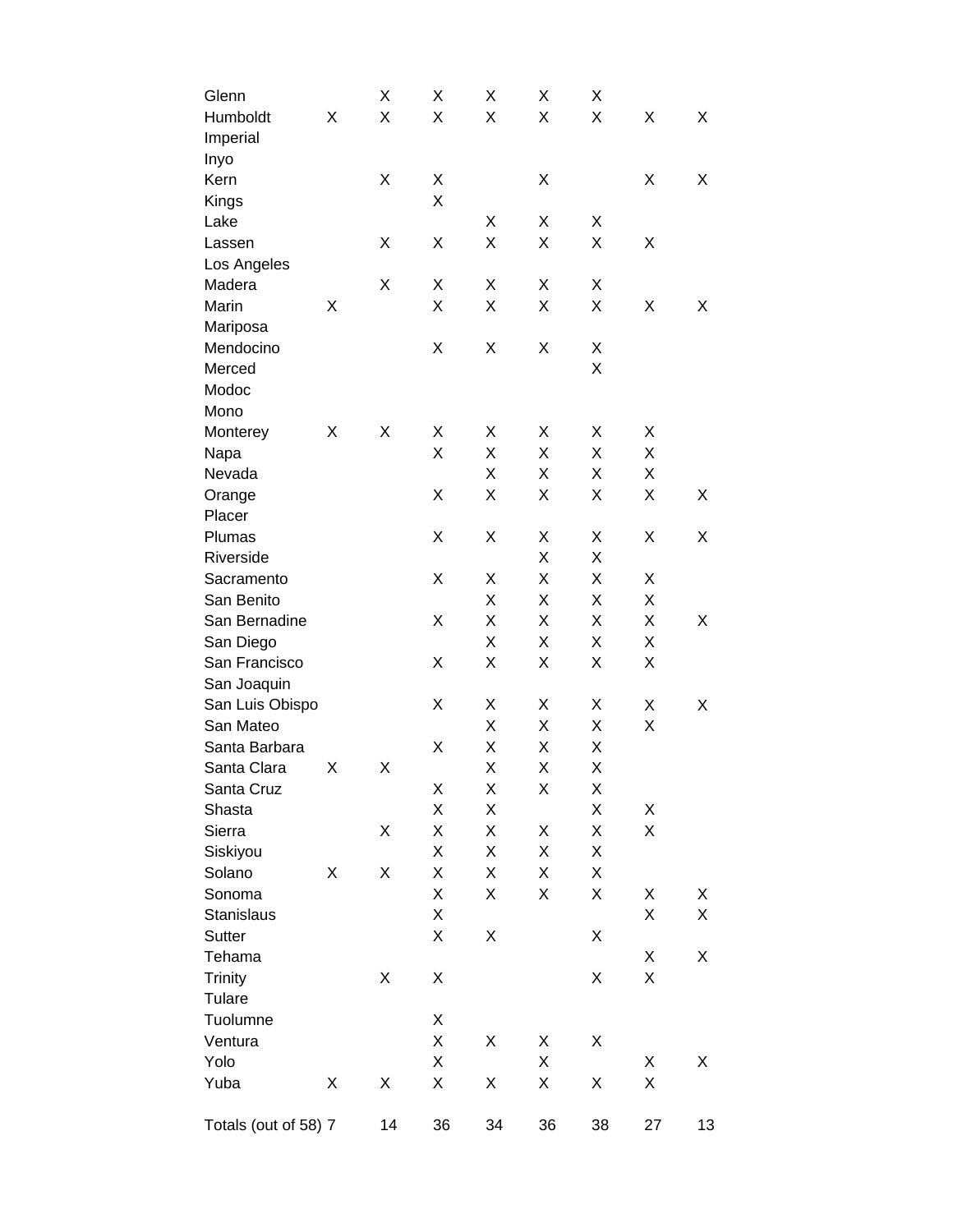# <span id="page-8-0"></span>*Heard Round About*

The Board of Directors granted recognition of the Former Grand Jurors Association of San Luis Obispo County as a CGJA Chapter. Chapter President is Don Blythe, who can be reached at LDBlyth@tcsn.net

The 2004 Madera County Grand Jury announced the creation of their website

<http://www.maderagrandjury.org/>

With this new website, the Madera Grand Jury will be able to provide timely release of information on issues important to all of the citizens of Madera County. Grand Jury Final Reports, complaint forms, and questionnaire from citizens wishing to serve on a future Grand Jury will also be available on the website.

# *Court Decisions Available Online*

Now everyone can search for the published decisions of the California Court of Appeal and Supreme Court on their computer and FREE! The California Judicial System has made available to all the same search engines lawyers have used, for a fee, for years. It can be found at

http://www.lexisnexis.com/clients/CACourts/. To give it a spin, agree to the terms, then select "CA Published Cases, Combined" and enter a word search. For example the following words will bring up the leading cases involving the accusation: grand jury AND accusation. The California Courts are to be commended for making this service available.

# *Email used by Grand Juries*

*By Jack Zepp* 

A question that seems to arise frequently during our training programs is whether email can be used to transmit material among grand jury members.

There is clearly no legal prohibition, but then there is no express prohibition on use of telephones, briefcases to transport files or use of snail mail (mine was stolen a few months ago).

I should think the decision whether or not to use email would depend on consideration of such factors as: The need for out-of-office communication at all. At least one grand jury has a computer for each member in the grand jury room, equipped to communicate with the other jurors' computers in the room, but not linked to the outside world. A different computer is used for Internet access. That grand jury meets almost daily and does all its work within its rooms. It has essentially no need for out-of-office communication.

Alternative methods for out-of-office communication. Land line phones are probably somewhat more secure than email (where the computer, not the line, may be what is "tapped") and cell phones are probably less secure. Does mail in your county get delivered next day or sporadically? Can you meet in a secure room frequently or must most drafting, collaboration and other interactive work be done off site?

The nature of the information being communicated. Clearly, an all-juror email rescheduling a meeting is not confidential (though some may think their email address is, but that's not a grand jury matter), whereas circulating a transcript of a whistle-blower's testimony is. Drafts of final reports fall in the middle: on the one hand they will eventually be public anyway; on the other the drafts may reflect witness identities or, by their changes, the deliberations of the jury, etc.

Lastly, some have mentioned that, regardless of the means of transmitting information, if it is created or stored on a computer with access to the outside world it is not secure. I'm no expert, but I should think that email is no more or less secure than the drive(s) in a computer with internet access. Of course, care must be taken if you share email access with, for example, other family members. In such a case, you would want a separate password for grand jury. Perhaps the answer is to use great care when using email